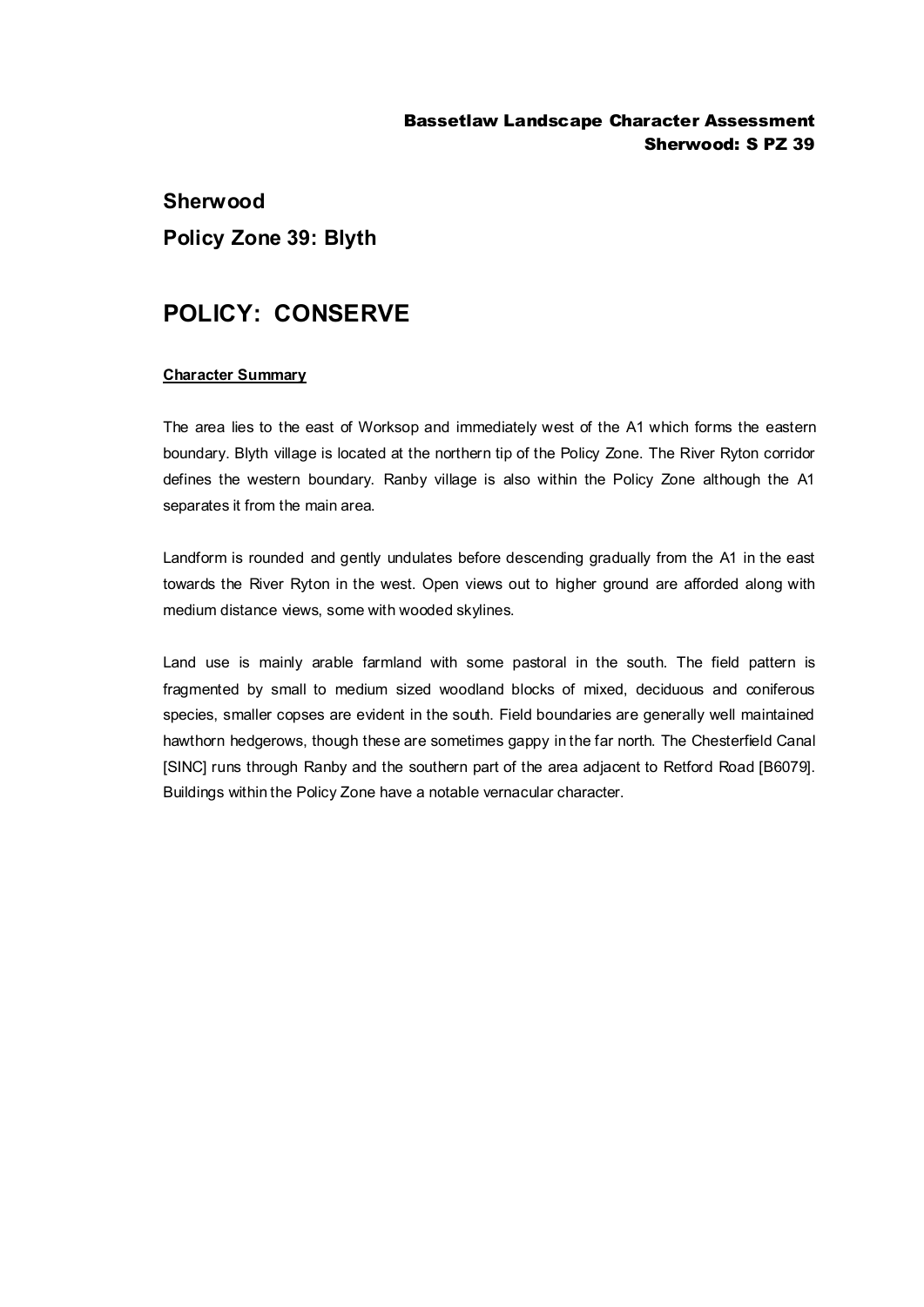| <b>Sherwood - Policy Zone 39: Blyth</b>                                                                                                                                                                                                                                                                                                                                                                                                                                                                                                                                                                                                                                                                                                                |                                                                       |                                         |                                |                              |  |
|--------------------------------------------------------------------------------------------------------------------------------------------------------------------------------------------------------------------------------------------------------------------------------------------------------------------------------------------------------------------------------------------------------------------------------------------------------------------------------------------------------------------------------------------------------------------------------------------------------------------------------------------------------------------------------------------------------------------------------------------------------|-----------------------------------------------------------------------|-----------------------------------------|--------------------------------|------------------------------|--|
| <b>PHOTOGRAPH</b>                                                                                                                                                                                                                                                                                                                                                                                                                                                                                                                                                                                                                                                                                                                                      | <b>CONTEXT</b>                                                        |                                         |                                |                              |  |
|                                                                                                                                                                                                                                                                                                                                                                                                                                                                                                                                                                                                                                                                                                                                                        | Policy Zone: S PZ 39<br>Land Cover Parcel[s]: S60<br><b>Condition</b> |                                         |                                |                              |  |
|                                                                                                                                                                                                                                                                                                                                                                                                                                                                                                                                                                                                                                                                                                                                                        | Good                                                                  | <b>REINFORCE</b>                        | CONSERVE &<br><b>REINFORCE</b> | <b>CONSERVE</b>              |  |
|                                                                                                                                                                                                                                                                                                                                                                                                                                                                                                                                                                                                                                                                                                                                                        | Moderate                                                              | <b>CREATE &amp;</b><br><b>REINFORCE</b> | CONSERVE &<br><b>CREATE</b>    | CONSERVE &<br><b>RESTORE</b> |  |
|                                                                                                                                                                                                                                                                                                                                                                                                                                                                                                                                                                                                                                                                                                                                                        | Poor                                                                  | <b>CREATE</b>                           | <b>RESTORE &amp;</b><br>CREATE | <b>RESTORE</b>               |  |
| <b>CHARACTERISTIC FEATURES</b>                                                                                                                                                                                                                                                                                                                                                                                                                                                                                                                                                                                                                                                                                                                         |                                                                       | Low                                     | Moderate                       | High                         |  |
| Highly intensive arable farmland.<br>٠                                                                                                                                                                                                                                                                                                                                                                                                                                                                                                                                                                                                                                                                                                                 |                                                                       |                                         |                                |                              |  |
| River Ryton corridor.<br>Chesterfield Canal - a designated SINC.<br>٠<br>The A1 transport corridor.<br>٠<br>Small to medium blocks of mixed, deciduous and coniferous woodland<br>fragmenting the historic field pattern.<br>Osberton Hall and Parkland.                                                                                                                                                                                                                                                                                                                                                                                                                                                                                               |                                                                       |                                         | Sensitivity                    |                              |  |
| <b>LANDSCAPE ANALYSIS</b>                                                                                                                                                                                                                                                                                                                                                                                                                                                                                                                                                                                                                                                                                                                              | <b>SUMMARY OF ANALYSIS</b>                                            |                                         |                                |                              |  |
| Condition                                                                                                                                                                                                                                                                                                                                                                                                                                                                                                                                                                                                                                                                                                                                              | <b>Condition</b><br><b>Very Good</b>                                  |                                         |                                |                              |  |
| The landscape condition is very good. There is a <b>coherent</b> pattern of elements with <b>few</b><br>detracting features within the Policy Zone including the A1, low voltage power lines and<br>modem agricultural sheds. Overall the area has a unified visual appearance.                                                                                                                                                                                                                                                                                                                                                                                                                                                                        | Pattern of Elements:<br>Coherent                                      |                                         |                                |                              |  |
|                                                                                                                                                                                                                                                                                                                                                                                                                                                                                                                                                                                                                                                                                                                                                        | Detracting Features:<br>Few                                           |                                         |                                |                              |  |
| Generally the historic field pattern is intact and contains predominantly highly intensive arable<br>farmland with some pasture in the south. Fields are bounded by low trimmed hawthorn<br>hedges with occasional oak trees. Aside of Ranby village, which is separated from the main<br>part of the Policy Zone by the A1, there is little built development within the area and is<br>mostly red brick farmhouses and farm buildings, though there are some modern agricultural<br>sheds. Osberton Hall and associated parkland is located in the south-west. The Policy Zone<br>retains a rural character despite the close proximity of the A1. Overall the cultural integrity is                                                                 | Visual Unity:                                                         |                                         | Unified                        |                              |  |
|                                                                                                                                                                                                                                                                                                                                                                                                                                                                                                                                                                                                                                                                                                                                                        | Ecological Integrity:                                                 |                                         | Moderate                       |                              |  |
|                                                                                                                                                                                                                                                                                                                                                                                                                                                                                                                                                                                                                                                                                                                                                        | Cultural Integrity:                                                   |                                         | Good                           |                              |  |
| good.                                                                                                                                                                                                                                                                                                                                                                                                                                                                                                                                                                                                                                                                                                                                                  |                                                                       | Functional Integrity:<br>Strong         |                                |                              |  |
| Woodland blocks connect to the field boundaries and are evident along roadside verges,<br>providing a good green network across the area. Overall the tree cover is relatively low and<br>mature age. Although pine appears<br>to<br>be the dominant species,<br>of<br>larch/beech/ash/birch/oak/poplar are also evident. The River Ryton corridor forms the<br>westem boundary while Chesterfield Canal [SINC] runs through the south of the area<br>reinforcing the traditional character of the Policy Zone. The ecological integrity is described<br>as moderate which overall gives a strong habitat for wildlife/functional integrity. A visually<br>unified area with a strong functional integrity results in a very good landscape condition. |                                                                       |                                         |                                |                              |  |
| <b>Sensitivity</b>                                                                                                                                                                                                                                                                                                                                                                                                                                                                                                                                                                                                                                                                                                                                     | Sensitivity                                                           |                                         |                                | <b>Moderate</b>              |  |
| Features which give the area local distinctiveness are <b>characteristic</b> of the Sherwood region<br>and the continuity time depth is <b>historic</b> [post 1600], giving a <b>moderate</b> sense of place.                                                                                                                                                                                                                                                                                                                                                                                                                                                                                                                                          | Distinctiveness:                                                      |                                         | Characteristic                 |                              |  |
| Apparent landform and intermittent tree cover affords open views which are contained and<br>restricted by woodland blocks both within and along the boundaries of the DPZ resulting in<br>moderate visibility overall. A moderate sense of place combined with moderate visibility<br>equates to moderate landscape sensitivity.                                                                                                                                                                                                                                                                                                                                                                                                                       | Continuity:                                                           |                                         | Historic                       |                              |  |
|                                                                                                                                                                                                                                                                                                                                                                                                                                                                                                                                                                                                                                                                                                                                                        | Sense of Place:                                                       |                                         | Moderate                       |                              |  |
|                                                                                                                                                                                                                                                                                                                                                                                                                                                                                                                                                                                                                                                                                                                                                        |                                                                       | Landform:<br>Apparent                   |                                |                              |  |
|                                                                                                                                                                                                                                                                                                                                                                                                                                                                                                                                                                                                                                                                                                                                                        | <b>Extent of Tree Cover</b>                                           |                                         | Intermittent                   |                              |  |
|                                                                                                                                                                                                                                                                                                                                                                                                                                                                                                                                                                                                                                                                                                                                                        | Visibility:                                                           |                                         | Moderate                       |                              |  |
| <b>LANDSCAPE ACTIONS</b><br>Conserve                                                                                                                                                                                                                                                                                                                                                                                                                                                                                                                                                                                                                                                                                                                   |                                                                       |                                         |                                |                              |  |
| Landscape Features<br>Conserve historic field pattem, restoring and reinforcing existing poor hedgerow boundaries where necessary. Seek to increase number of hedgerow<br>trees.                                                                                                                                                                                                                                                                                                                                                                                                                                                                                                                                                                       |                                                                       |                                         |                                |                              |  |
| Conserve permanent pasture and seek opportunities to restore arable land to pastoral.                                                                                                                                                                                                                                                                                                                                                                                                                                                                                                                                                                                                                                                                  |                                                                       |                                         |                                |                              |  |

- 
- · **Conserve** blocks of woodland, coniferous stands and parkland trees, seek to reinforce as necessary. · **Conserve** the character, setting and biodiversity of the River Ryton and Chesterfield Canal corridors.
- 

*Built Features*

- **Conserve** the sparsely settled and rural character of the landscape by concentrating new small scale development around Blyth and Ranby.<br>• Conserve and respect the historic character and setting of Osberton Hall and sur
- · **Conserve** and respect the historic character and setting of Osberton Hall and surrounding parkland.
- · Contain new development within existing field boundaries.
- · **Conserve** the traditional architectural style of red brick construction.
- · **Conserve** the architectural features of the Chesterfield Canal.